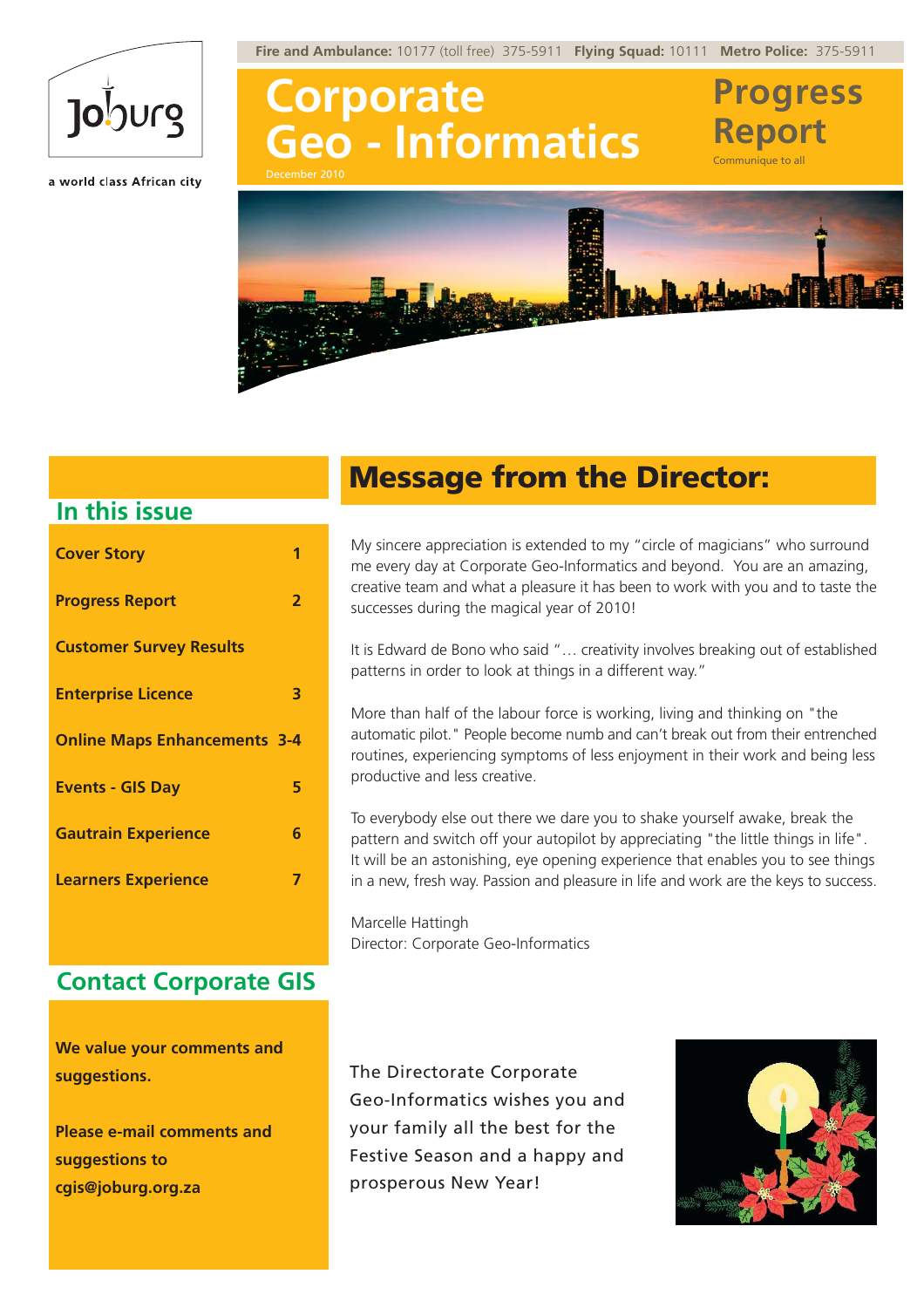## Progress Report for the Financial Year July 2010 — November 2010

#### **Public Information Counter:**

A total of 8 799 clients were attended to at the information counter, with an average of 1 760 clients per month.

#### **Fax Service:**

To date there are 393 subscribed clients with an average of 492 requests attended to per month. Total of 2 458 requests were attended to at the fax service.

#### **License application:**

The public Information section is the first stop for health, trade and liquor license applications. Zoning information is attached to each application and sent to the land use management section to begin the approval process. To date 189 health license applications, 420 trade license applications and 230 liquor license applications were received.

#### **Projects Section:**

A total of 163 clients were attended to with an average of 33

task requests per month.

#### **Spatial information-**

A total number of 46 954 stands were attended to which included capturing and corrections. A total of 140 new and correction street centre lines captured. 43 Surveyor General approved townships with 1 748 stands were captured. To date there is a total of 721 517 stands captured.

#### **Street Addresses-**

A total of 1298 new street addresses were added. To date there is a total of 814 166 street addresses captured.

#### **Online Maps website-**

A total number of 1 275 776 internal hits were experienced on the "City maps" website via Jozinet with an average of 255 155 hits per month. The External site via eservices experienced 777 778 hits with an average of 155 555 hits per month.

## Bi-annual Customer Satisfication Survey Results For 1st July 2009 - 30 June 2010

Corporate Geo-Informatics (CGIS) conducts a bi-annual customer satisfaction survey during each financial year between 1 July and 30 June. Clients who utilized the services at the information counter, fax service, online maps website and projects section during this period are requested to complete the survey.

#### **The purpose of the survey is to:**

Find out how clients rate services and the support provided by CGIS; Ascertain factors that contribute to client satisfaction or dissatisfaction; Find out where CGIS can focus its efforts to enhance the quality of the client experience

In total 210 questionnaires were returned and ranged from Municipal Owned entities, internal departments and external clients.

#### **A summary of the results are reflected below:**

- $1 -$  Poor  $(0\% 29\%)$
- 2 Below average (30% 49%)
- 3 Satisfactory (50% 69%)
- 4 Good (70% 89%)
- 5 Excellent (90% 100%)

**Overall customer service:** 86.02%

**Overall Availability and accessibility (Telephone & in person):** 77.20%

**Overall Response time (Info Counter, Fax service, Map requests, website queries):** 80.80%

**Overall Quality of service (Info counter, Fax service, Map requests, Data maintenance, Website):** 84.11%

**Overall Values of CGIS (Customer Focus, Quality, Accessibility, Efficiency, Professional staff and Innovation:** 85.38%

**Clients who would continue to make use of CGIS service:** 99.81%

**Does GIS support your decision making?:** 99.08%

**Staff suitably and adequately trained?:** 98.39%

The next survey will be distributed during the Monthof December 2010.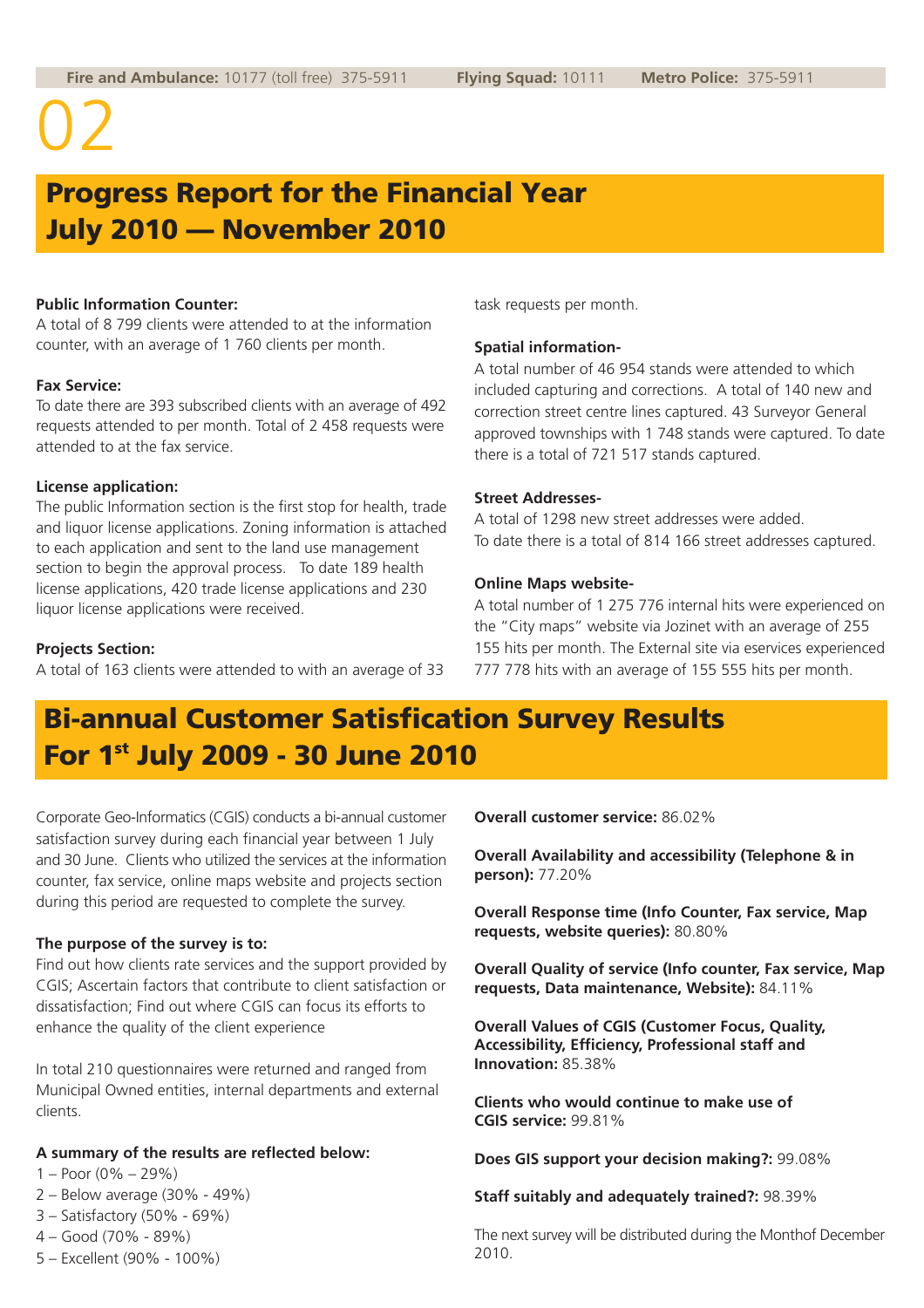## Enterprise License Agreement (ELA) for COJ

The City of Johannesburg supports the implementation of an enterprise spatial environment as it results in the better utilization of its GIS investment and spatial data, improving productivity through automated workflow, integration of disparate data sets, and improving communication, reporting and decision-making for integrated planning and spatial analysis.

For continuity of GIS related projects and the procurement process, Corporate Geo-Informatics (CGIS) has entered into 3-year GIS license maintenance, support and development contracts since 2004. A new Enterprise License Agreement (ELA) has been entered into with effect from 1 October 2010, where "enterprise" is defined as the City including the Municipal Owned Entities (MOE's) and to allow for growth in the number of GIS licenses across the City and its MOEs.

The MOE's and other departments in the City using GIS have historically operated in isolation, each purchasing ESRI GIS software and entering into separate annual license agreements with the service provider. Furthermore, significant potential exists to apply GIS in many additional functional areas in the City.

An ELA is one contract with the City, with CGIS as the coordinator, and where participants (MOE's and other departments utilizing GIS) contribute financially in proportion to the number of licenses utilized by each. A single invoice is issued to the City (CGIS) by the service provider. The single invoice replaces the individual invoices currently issued to the various MOE's / departments.

An ELA will realize the benefits of economy of scale in terms of license fees and training, provision for additional new software and upgrades, annual hourly fixed rates for GIS support and development, annual subscriptions to the ESRI Developer Network (EDN), access to local and international ESRI specialists for technical advisory time, access to ESRI virtual campus for online training, known license costing forecast as well as the procurement process benefits of a three-year contract.

### Online maps enhancements 2010

Corporate Geo-Informatics (CGIS) encourages the publication of spatial data on our online maps system (IMS) for internal- and external use, facilitating informed decision making.

Four new enhancements were identified and implemented during the 2009 – 2010 financial year. They are:

#### **1. Flammable substances**

A database is maintained by Emergency Management Services, containing all properties within the City of Johannesburg with flammable substances (petrol filling stations and gas cylinders) stored on site. Database updates are supplied on a monthly basis and published on the IMS. IMS users can locate the relevant sites using three search options: Search by trade name, township name or by region. Once the site has been identified, the user can activate the associated report containing further detail regarding the site, e.g. certificate number and registration status. Due to the sensitive nature of this information, it is only available to Internal (CoJ) clients.

#### **2. Signage**

Building Control maintains a database of all approved signage within the City of Johannesburg. The database is supplied to CGIS at regular intervals and published on the IMS. The sites on which the signages are approved can be located using two search options: Search by company or by sign number.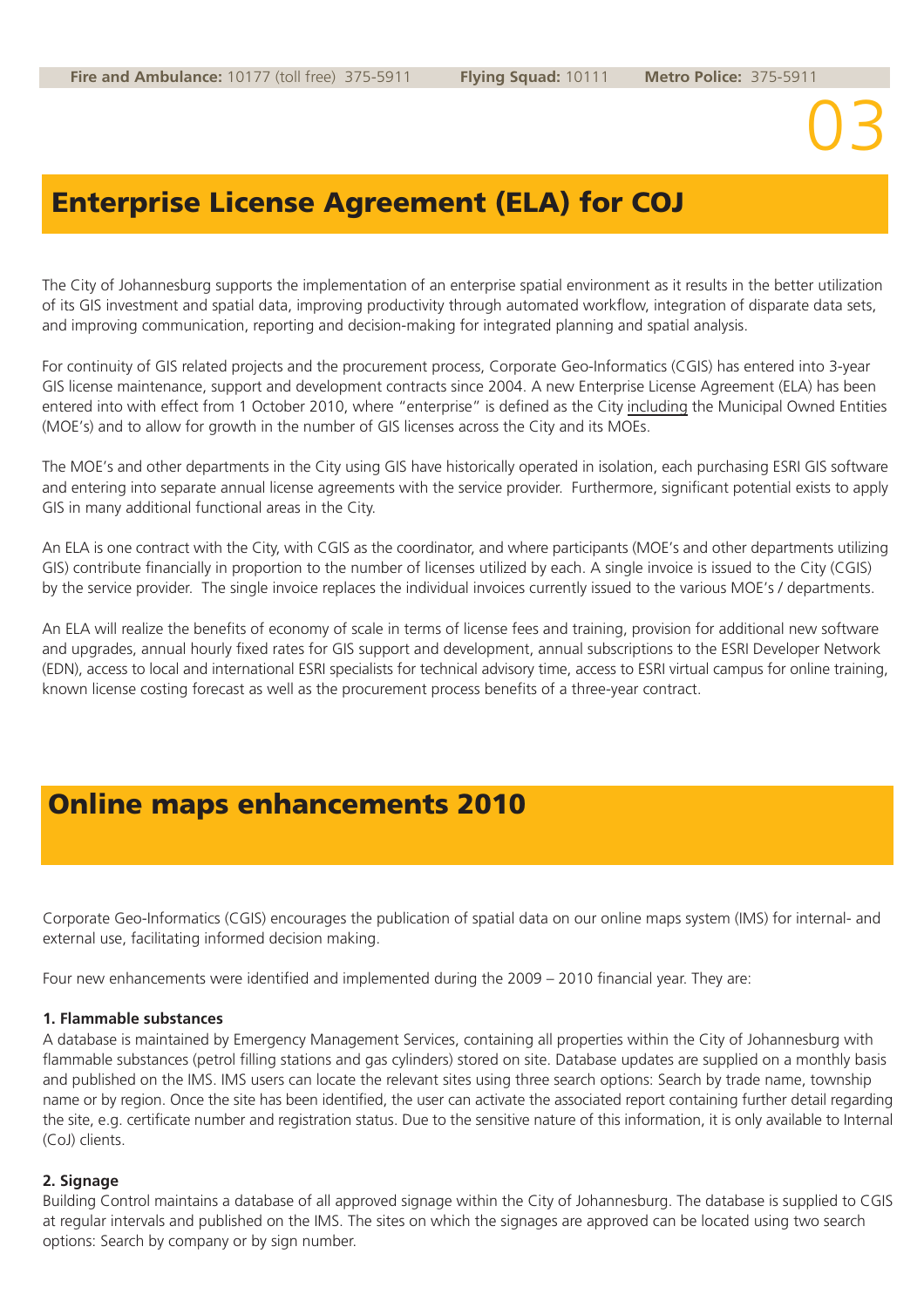## Continued . . . Online maps enhancements 2010

Further information is contained in the associated report, e.g. sign number and sign size. The signage database is currently being refined to include a GPS coordinate for each sign. This information is available to Internal (CoJ) clients only. Making the information available to external clients is also being considered.

#### **3. Geotechnical reports**

Geotechnical reports are submitted to Development Planning for assessment and approval as part of the development application process. The approved reports are scanned and published on the IMS. Reports can be retrieved by locating the Geotechnical areas on the map or by searching for the Consulting Company responsible for the report. This information is available to Internal (CoJ) clients only. Making the information to external clients is also being considered.

#### **4. Sectional titles**

Corporate Geo-Informatics (CGIS) captures Sectional Title information as part of our core spatial database. The Sectional Title information is published on the IMS and is available to internal- and external clients. Sectional Titles can be located by searching on the Scheme name or by using the standard search functionality, e.g. searching by township. The associated report includes further information regarding the Scheme, e.g. Surveyor General approved document/s, scheme name, scheme year and number of units.

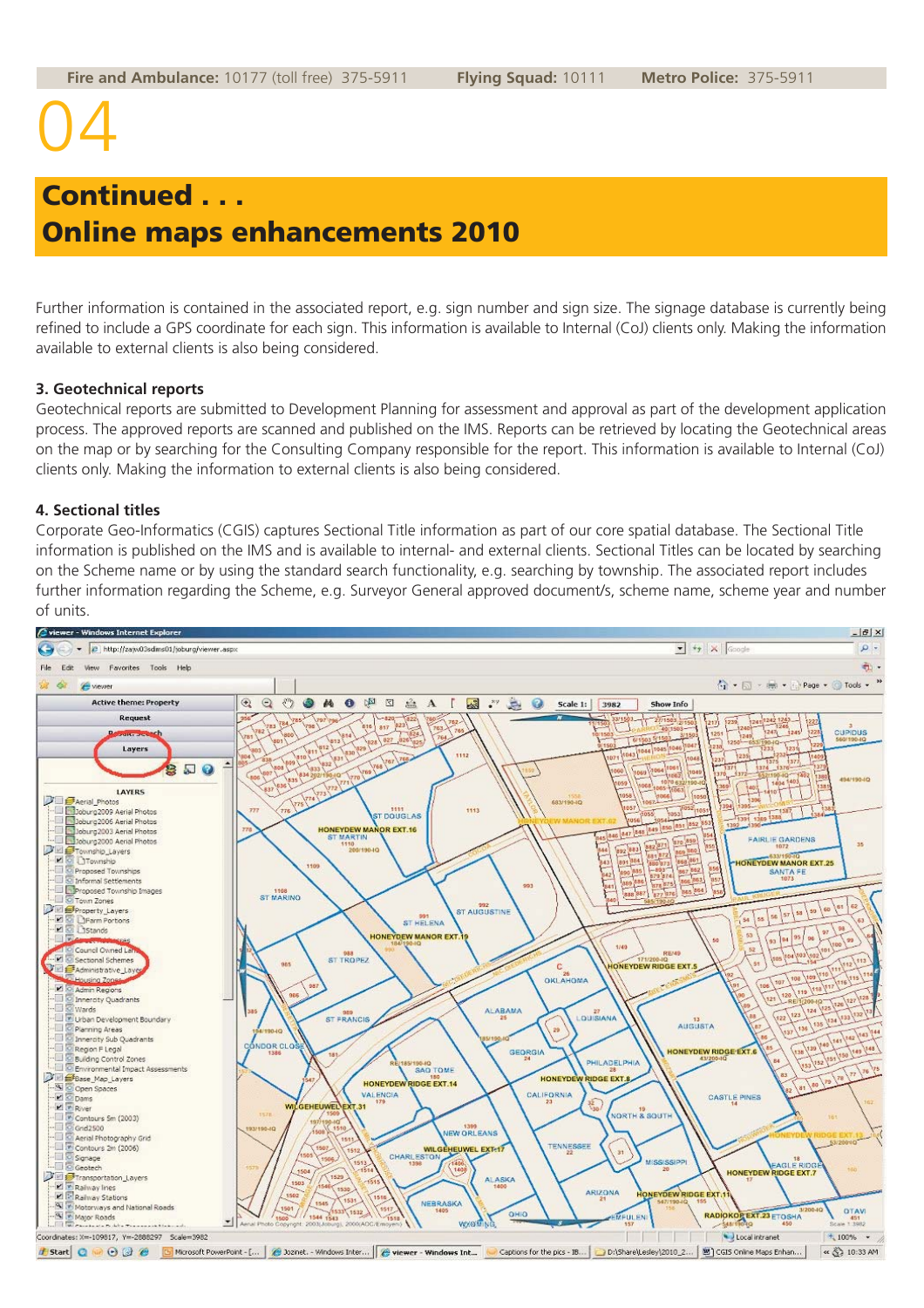## GIS Day - 17 November 2010

The Directorate Corporate Geo-Informatics (CGIS) celebrated its 7<sup>th</sup> GIS Day and used the theme "4 seasons...all year round" as an exciting way to share, demonstrate, raise awareness and educate the community about geography and geospatial technology. The event provided the opportunity to showcase the various GIS services and products offered by CGIS to potential clients.

The use of the theme enabled over 400 visitors to associate fun with a technical field. As the visitors entered the Public information section, they were met by a display of autumn colors and received an explanation on what information could be sourced from the public counter and how property information such as zoning information, property related queries are disseminated to the public.

Next the visitors entered a winter wonderland at the Projects section where they learnt that a GIS is not simply a computer system for making maps but a tool to assist in decision-making and management of attributes used for spatial analysis to answer questions related to location, conditions, trends and patterns. The municipal owned entity, City Power contributed to the seasonal theme by displaying how they use GIS to determine the impact of capacity usage during the summer and winter months.

Spring flowers with butterflies and bees were revealed upon entering the Data administration and mapping section where the focus was on how base data is captured and used for property descriptions such as stand boundaries, street addresses and use zones and map creation.

The display of summer's vibrant colors made its appearance at the System administration and development section. Managing the GIS database environment and user's access, the maintenance and enhancement to Online Maps website as well as the on site IT and customer support were explained. The live demonstration of the color orthophotos and associated Pictometry images generated a lot of interest and was well received.

After a colorful experience of the seasonal showcases each visitor received various free goodies such as cold drinks, water bottles, pens, key rings, sweets and GIS related CD's. Thank you to the staff of CGIS for contributing towards another successful GIS Day.







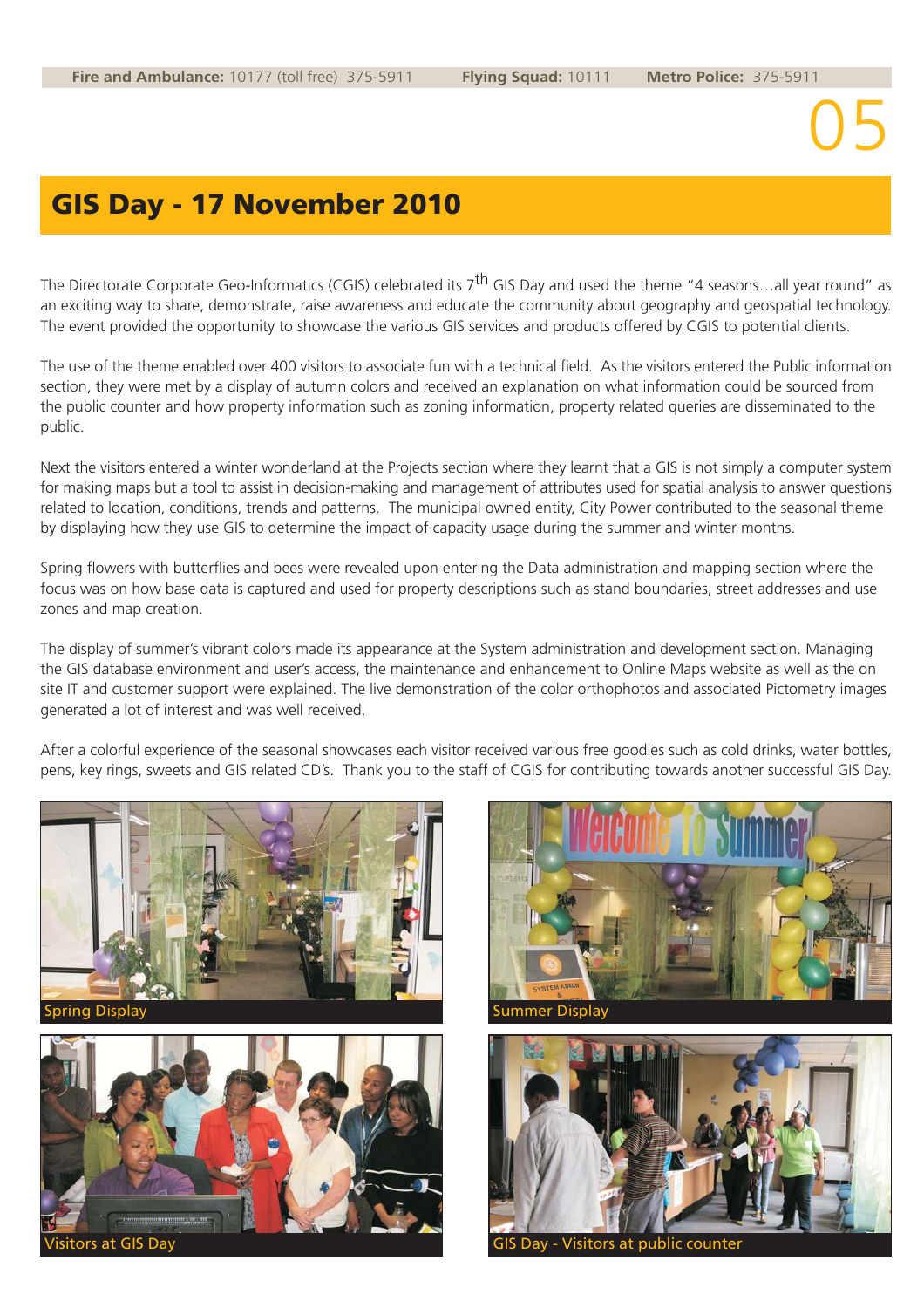## Gautrain Experience

At Corporate Geo-Informatics Directorate we are unique, trendsetter…. And even jetsetters too

In September 2010 the disability representative Bernadette Rigney, and gender representative, Collin Drake, embarked on a journey to evaluate the Gautrain from different aspects and angles. This mind blowing experience was summarized by the comment: " You have to experience this for yourself !."

#### *Written by Bernadette for Disability Awareness:*

I took the Gautrain from Sandton to OR Tambo International on Friday 17 September 2010 to test the facility and see if it is a convenient means of transport for people with disabilities. Not only is the train accessible but also comfortable, secure and cost effective. There are more than enough security guards on duty to assist a person in a wheelchair or someone having difficulty walking including the elderly.

Many disabled people do not drive and are reliant on cabs which can cost up to R240-00 a single trip. The Gautrain will allow more people to be independent. The day was a fun filled one! Congratulations to the Gautrain team for building such an awesome system. This will definitely improve and make a massive difference in so many peoples lives!

#### *Written by Collin for Gender Awareness:*

From a gender perspective the new Gautrain seems to be the way. I traveled from Sandton station to O.R. Thambo International on Friday 17 September accompanied by three of my colleges.

I focused on gender and was surprised when I saw all the security at the station. This will make it very safe to use especially for woman, children and elderly people and men of course. There is still a lot of construction going on at the Sandton station but does not impact on commuters. There is ample parking and good assistance at the ticketing queue. It was a pleasant sight to see the train arrive in all its glory and to experience the ride was that of a proud first class African City, citizen

It took fifteen minutes to reach O.R International surely something to consider when you think of time spent in traffic, stress and looking for parking at O.R. Thambo International. The airport is fully equipped with men and ladies and family rooms for the gender sensitive.

From a daily commuter's point of view it seemed to be favorable to woman and it was good to see many woman and men working and serving the commuters.

This initiative was undertaken by Corporate Geo-Informatics to support the promotion of a world class African city .. Viva the Gautrain, Viva the drumbeat that sets Africa's rhythm!

Bernadette Rigney, Collin Drake & Yolanda Jansen van Vuuren Corporate Geo-Informatics Development Planning & Urban Management

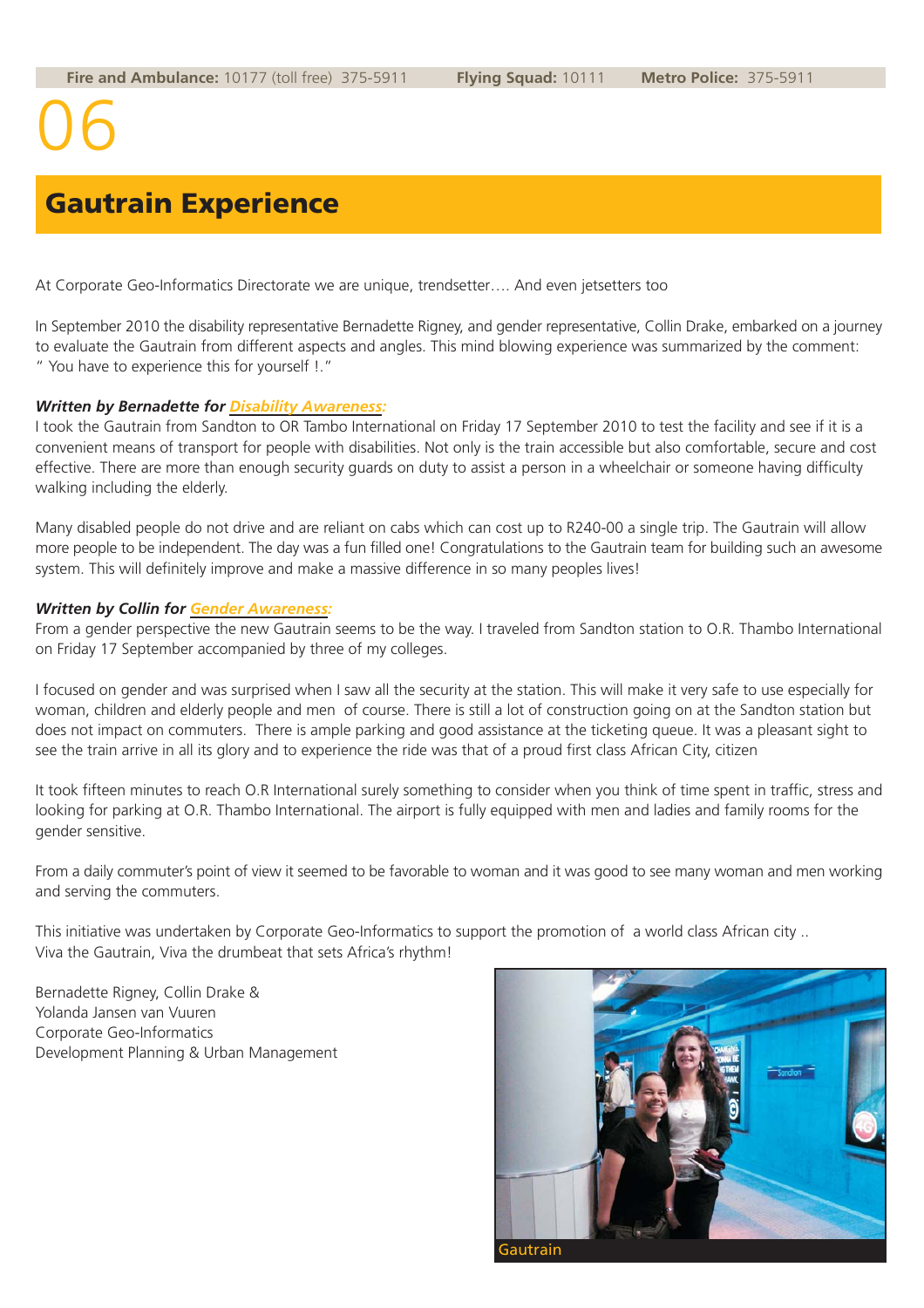### Learners experience GIS for themselves

On the 31 August and 1 - 2 September 2010, Corporate Geo-Informatics in conjunction with the department of Information and Knowledgement Management at the University of Johannesburg (UJ), ESRI South Africa and GISSA put together a GIS event to provide Grade 10-12 Geography teachers and learners with the opportunity to learn more about GIS. Despite the strike impacting on the attendance of some of the learners, a great time was had by all.

The first 2 days (31 August – 2 September 2010) "Map your world through GIS" event presented the school goers with an overview of GIS, details on potential career opportunities within the GIS arena and enabled them to experience some practical lab work using GIS software.

All grade 10 -12 Geography learners in the Gauteng region were invited to participate in a fun filled GPS treasure hunt with exciting prizes. Fifty five learners made it to the final round after participating in an online geography quiz competition and were eligible to compete in the treasure hunt on the 2 September 2010 held at UJ and facilitated by Kevin Bolton, a GPS Specialist. The first two participant's home with the correct points each received a GPS sponsored by Garmin. A number of sponsored prizes were awarded for other fun categories such as biggest age gap in a team, best dressed team, most enthusiastic team and most photographed team to mention a few.